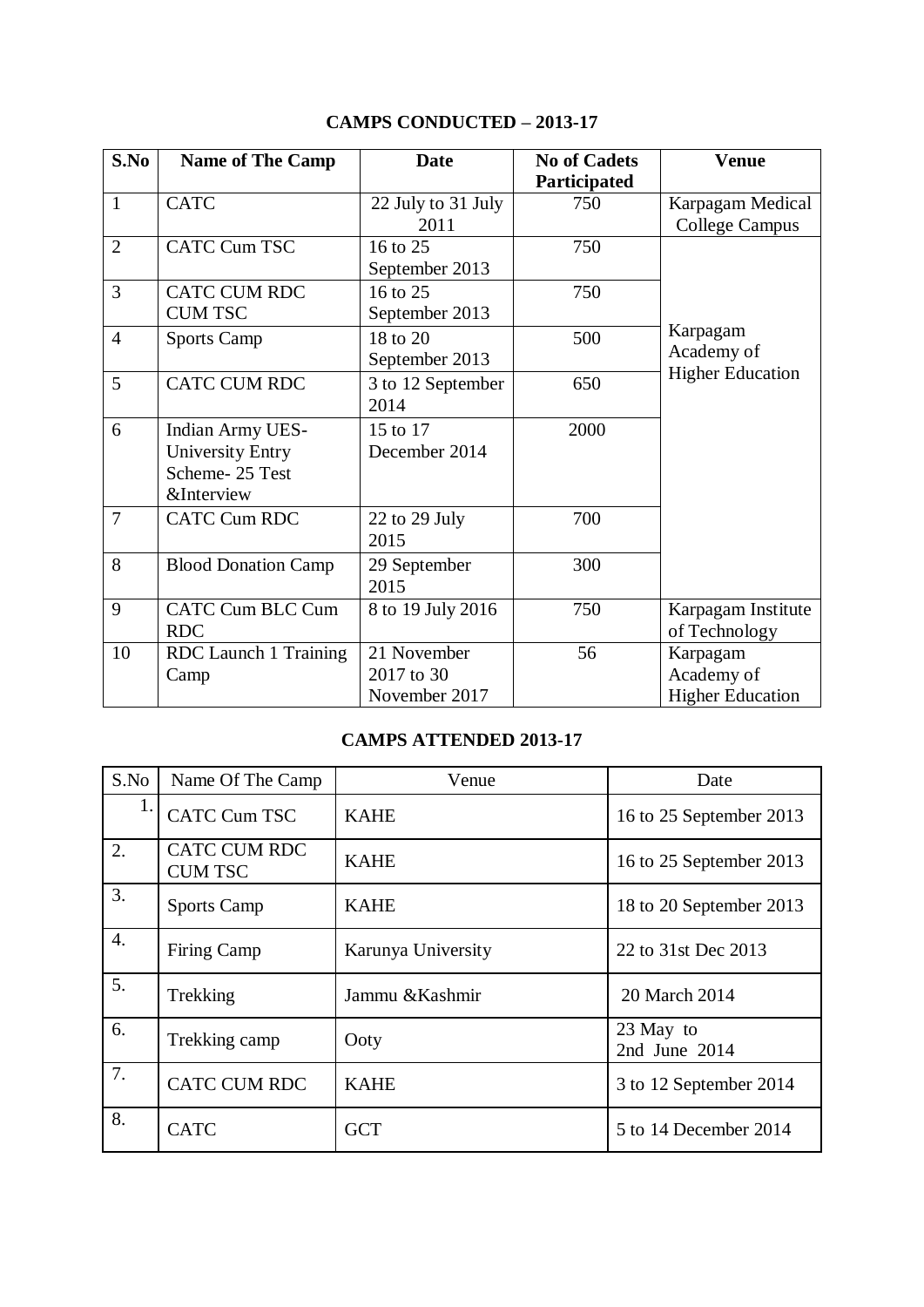| 9.  | National Integration<br>Camp          | Assam                                 | 9 to 20 December 2014              |
|-----|---------------------------------------|---------------------------------------|------------------------------------|
| 10. | <b>TSC</b>                            | Delhi                                 | 18 January 2015                    |
| 11. | Trekking camp                         | Ooty                                  | 9 to 18 May 2015                   |
| 12. | Trekking camp                         | Ooty                                  | 9 to 31st May 2015                 |
| 13. | <b>TSC</b>                            | <b>KKC</b>                            | 22 to 31 May 2015                  |
| 14. | <b>CATC</b>                           | <b>PSG TECH</b>                       | 13 to 22 June 2015                 |
| 15. | <b>CATC CUM RDC</b>                   | <b>KAHE</b>                           | 22 to 29 July 2015                 |
| 16. | Sport Camp                            | Pondicherry                           | 10 to 19 August 2015               |
| 17. | <b>Blood Donation</b><br>Camp         | <b>KAHE</b>                           | 29 September 2015                  |
| 18. | <b>National Sport Camp</b>            | New Delhi                             | 6 to 18 October 2015               |
| 19. | <b>CATC</b>                           | Adithya                               | 30 November to 09<br>December 2015 |
| 20. | <b>CATC</b>                           | Hindustan Eng Tech                    | 22 to 31 December 2015             |
| 21. | Sport IGC                             | New Delhi                             | 22 to 31 December 2015             |
| 22. | <b>RDC</b>                            | New Delhi                             | 18 to 29 January 2016              |
| 23. | <b>AAC</b>                            | Secunderabad                          | 1 to 15 March 2016                 |
| 24. | Firing Camp                           | <b>KKC</b>                            | 5 to 14 June 2016                  |
| 25. | <b>CATC CUM BLC</b><br><b>CUM RDC</b> | Karpagam Institution Of<br>Technology | 8 to 19 July 2016                  |
| 26. | <b>AAC</b>                            | Secunderabad                          | 1 to 15th Aug 2016                 |
| 27. | Handball IGC                          | Viruthunagar                          | 2 to 11 August 2016                |
| 28. | Firing Camp                           | Kongu Engineering                     | 3 to 07 August 2016                |
| 29. | Firing Camp                           | South Zone                            | 21 to 26 August 2016               |
| 30. | Firing Camp                           | West Bengal                           | 29 August to 2nd<br>Sep2016        |
| 31. | Handball                              | Nandhavanam                           | 17 to 26th Sep 2016                |
| 32. | <b>RDC</b>                            | Trichy                                | 25 September to 04<br>October 2016 |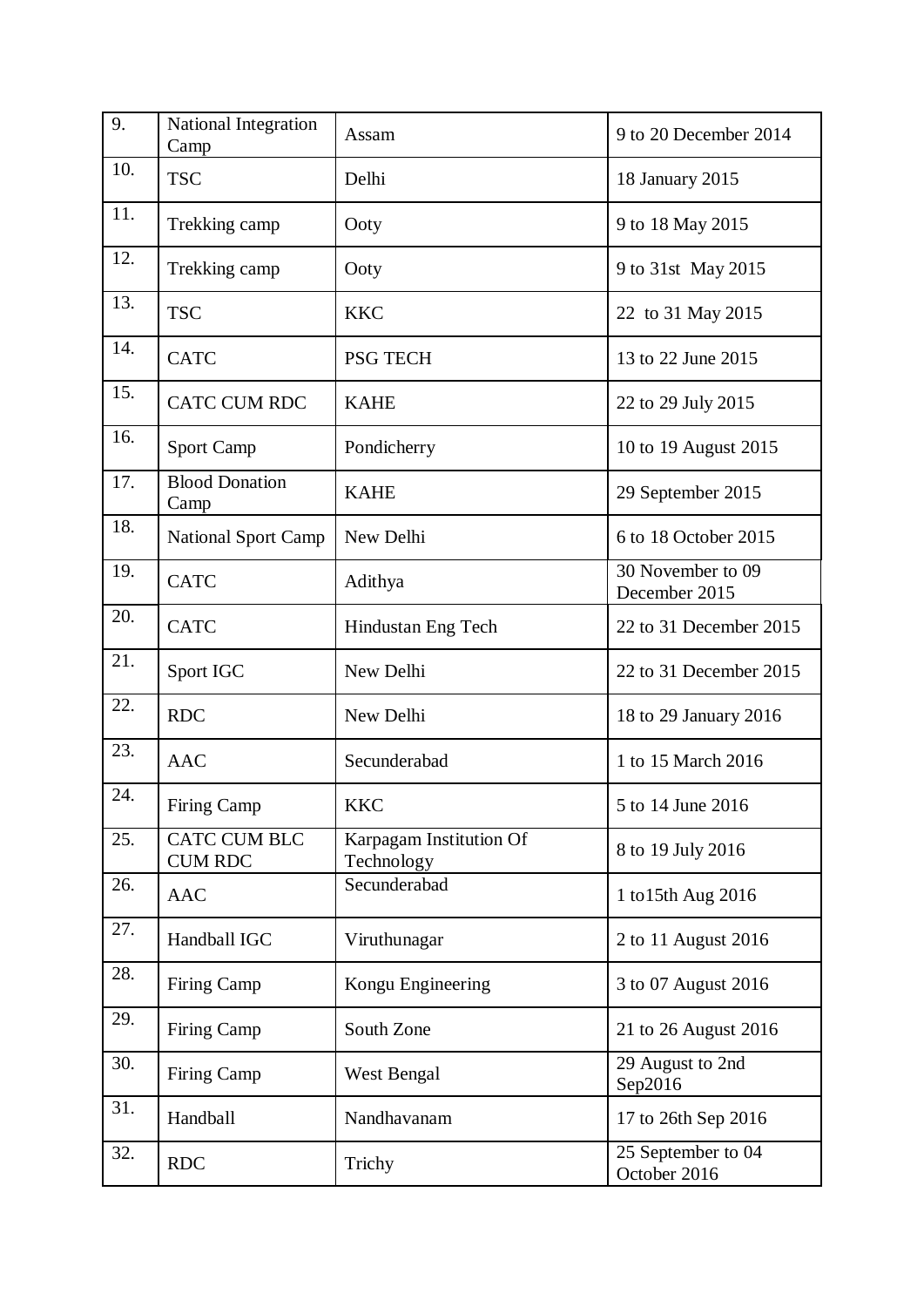| 33. | National level firing<br>Camp        | Pune                                    | 5 to 25 October 2016               |
|-----|--------------------------------------|-----------------------------------------|------------------------------------|
| 34. | All India Shooting<br>Camp           | Maharastra                              | 19 to 29th Oct2016                 |
| 35. | <b>Firing Camp</b>                   | Malvanger                               | 3 to 15 November 2016              |
| 36. | Trekking                             | Kolhapur                                | 30 November to 10<br>Dec2016       |
| 37. | <b>National Shooting</b><br>Camp     | Pune                                    | 12 to 26 December 2016             |
| 38. | <b>CATC</b>                          | Karunya University                      | 24 Dec to 3 Jan 2017               |
| 39. | <b>Trekking Camp</b>                 | Ooty                                    | 15 to 22 May 2017                  |
| 40. | <b>TSC</b>                           | <b>KSR</b>                              | 19 to 28 May 2017                  |
| 41. | <b>CATC CUM TSC</b>                  | Kumaraguru college                      | 13 to 22 June 2017                 |
| 42. | <b>CATC CUM TSC</b>                  | <b>PSG</b>                              | 24 June to 03 July 2017            |
| 43. | <b>CATC</b> cum RDC<br>Selection-I   | Kongunadu Arts and Science<br>College   | 25 August to 03<br>September 2017  |
| 44. | CATC cum RDC<br>Selection-II         | <b>CIET</b> College                     | 23 September to 02<br>October 2017 |
| 45. | National Integration<br>Camp         | Mumbai                                  | 25 September to 06<br>October 2017 |
| 46. | <b>CATC</b> cum RDC<br>Selection-III | <b>KPR Institute Of Technology</b>      | 07 to 16 October 2017              |
| 47. | Pre IGC                              | Bannariamman Institute of<br>Technology | 19 to 31 October 2017              |
| 48. | <b>NIC</b>                           | PERIYAR MANIAMMAI<br>UNIVERSITY, Vallam | 06 to 17 November 2017             |
| 49. | RDC Launch 1<br><b>Training Camp</b> | <b>KAHE</b>                             | 21 to 30 November 2017             |

## **ACTIVITIES 2013-17**

| S.NO           | <b>DETAIL</b>                                         | <b>DATE</b> | <b>VENUE</b>             |
|----------------|-------------------------------------------------------|-------------|--------------------------|
| $\mathbf{1}$   | National Inauguration (5 TN BN<br>NCC Girls)          | 08.08.2013  | <b>KAHE</b>              |
| 2              | <b>Blood Donation Camp</b>                            | 05.10.2013  | Karpagam Medical College |
| 3              | Join Indian Armed Forces<br><b>Motivational Class</b> | 18.10.2013  | <b>KAHE</b>              |
| $\overline{4}$ | <b>NCC Boys Unit Inauguration</b>                     | 23.01.2014  | <b>KAHE</b>              |
| 5              | Republic Day                                          | 26.01.2014  | <b>KAHE</b>              |
| 6              | <b>Weapon Training</b>                                | 17.02.2014  | <b>KAHE</b>              |
| 7              | <b>Independence Day</b>                               | 15.08.2014  | <b>KAHE</b>              |